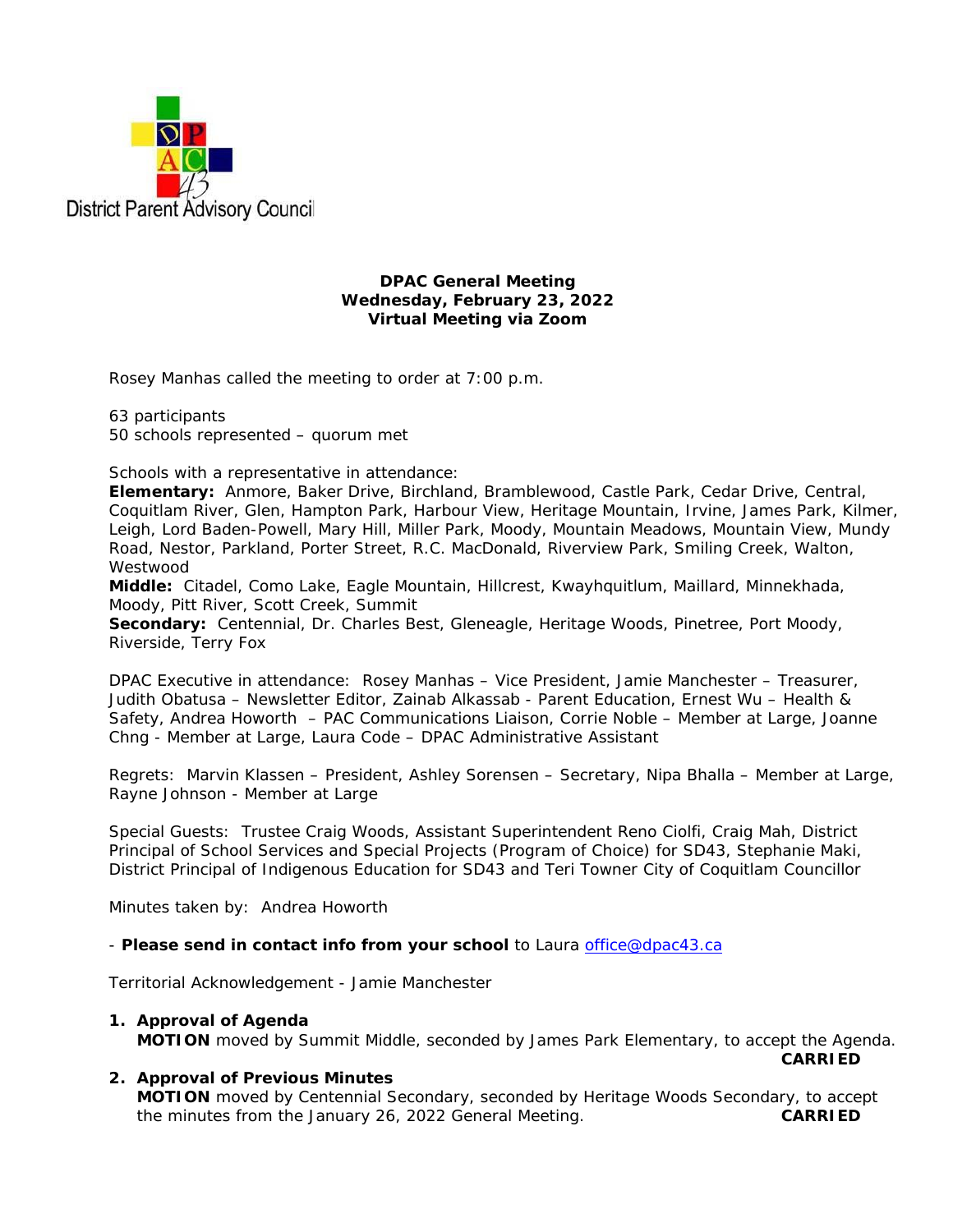#### **3. Treasurer's Report - Jamie Manchester**

- − Income Statement February 2022 was presented as of February 7, 2022
- 

− TOTAL REVENUE<br>
− General account available funds \$30,211.95 − General account available funds \$30,211.95<br>- Gaming account available funds \$2,674.79

− Gaming account available funds

#### **4.** Assistant Superintendent's Report **Accord Accord Accord Accord Accord Accord Accord Accord Accord Accord Accord Accord Accord Accord Accord Accord Accord Accord Accord Accord Accord Accord Accord Accord Accord Accord**

- DPAC was well represented at the budget meeting. He thanked Rosey & Marvin for their presentation.
- Discussed Literacy and Numeracy assessments will be in April and June 2022
- Discussed Budget outline

### **5. School Services & Special Projects District Principal (Programs Choice) - Craig Mah**

- Intellectual Development Literacy, Numeracy, Career Education, STEAM
- Human & Social Development Social emotional learning, self-regulation, school climate, feeling safe, feeling a sense of belonging, feeling connected
- Pay more attention to indigenous learners, schools report to community
- Reflection
- Community Engagement conducting surveys
- Action Plans for Learning
- Looking to a more normal spring and graduation process for students
- COVID protocols will be our direction
- Information comes from ministry
- Discussion about Action Plans for Learning.

# **6. District Principal of Indigenous Education – Stephanie Maki**

### Presented on topics of Terminology, Land Acknowledgement and history. Some highlights include:

- Terminology review Aboriginal, Indigenous, Inuit, Metis, Status, Non-Status
- Land Acknowledgement Traditional Land, Ancestral, Unceded, Ceded
- Peach and friendship treaties, the royal proclamation, numbered treaties, modern treaties
- Parents would like to see resources. Stephanie will share.
- History of residential schools in Canada  $(130 +$  schools)
- Early mission and industrial schools- Church schools
- 1880's Focus was on "assimilation"
- Indian Act
- 1850 Acts to protect Indian Lands
- Gradual Civilization Act 1857
- Gradual Enfranchisement Act 1869
- The Indian Act 1876
- The Davin Report 1879
- The Half Day System
- Indian Act Amendment 1920
- 1930-1950
- The 60's scoop
- 1967 Hawthorne Report
- 1969 Schools
- Last school closed in 1996
- Millennial Scoop
- Truth & Reconciliation Class Action Lawsuit
	- Public Apology
	- Compensation
	- Education
- 150 years or 7 generations for this change to occur
- Indian residential school and history at UBC

- 
-